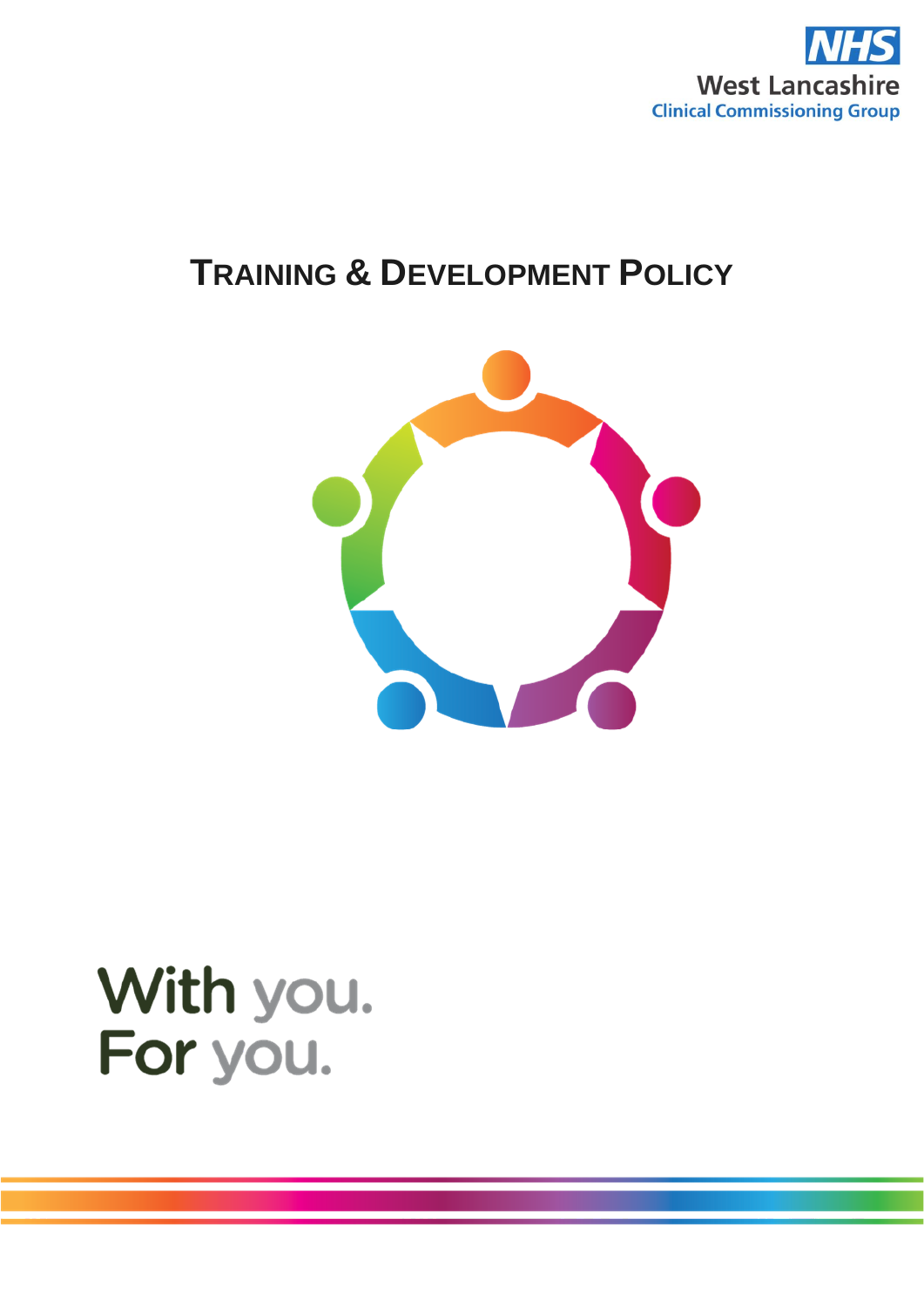| Document Reference:         | <b>HR26</b>                              |
|-----------------------------|------------------------------------------|
| Document Title:             | <b>Training &amp; Development Policy</b> |
| Version:                    | 001                                      |
| Supersedes:                 | N/A                                      |
| Author:                     | Midlands and Lancashire CSU HR Team      |
| <b>Authors Designation:</b> | Midlands and Lancashire CSU HR Team      |
| <b>Consultation Group:</b>  | <b>Clinical Executive Committee</b>      |
| Date Ratified:              | 17 September 2019                        |
| <b>Review Date:</b>         | 4 July 2022                              |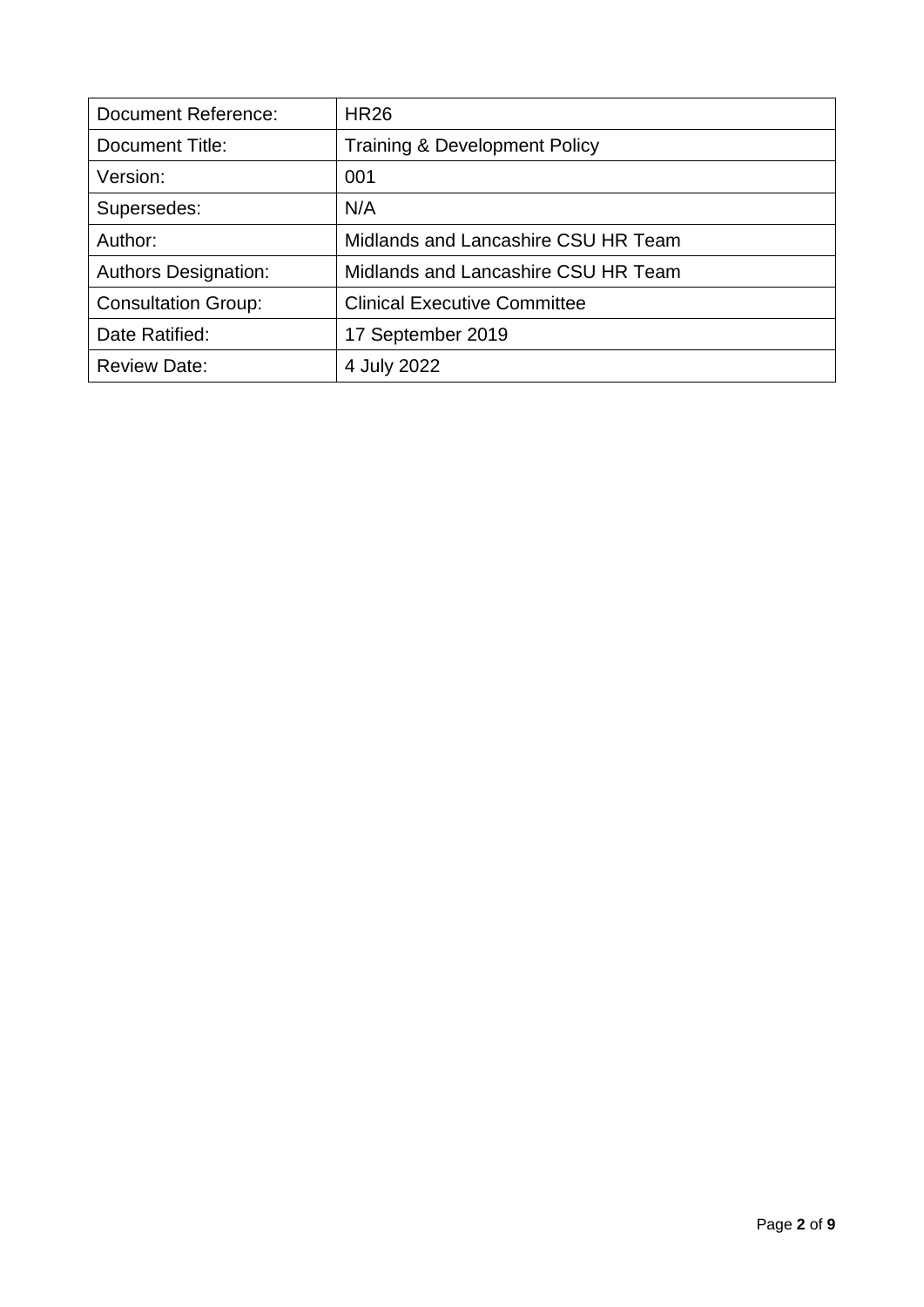#### **Contents**

**Part 1**

| 1.0    | <b>PURPOSE OF TRAINING</b>   | 4              |
|--------|------------------------------|----------------|
| 2.0    | <b>PRINCIPLES</b>            | $\overline{4}$ |
| 3.0    | <b>EVALUATION</b>            | 5              |
| 4.0    | <b>RESPONSIBILITIES</b>      | 5              |
| 5.0    | <b>EQUALITY</b>              | 6              |
| 6.0    | <b>MONITORING AND REVIEW</b> | 6              |
|        |                              |                |
| Part 2 |                              |                |

| 1.0               | <b>PROCEDURE</b>                       | 6 |
|-------------------|----------------------------------------|---|
| <b>Appendix 1</b> | <b>STAFF TRAINING APPLICATION FORM</b> |   |
| <b>Appendix 2</b> | <b>EQUALITY IMPACT ASSESSMENT</b>      | 9 |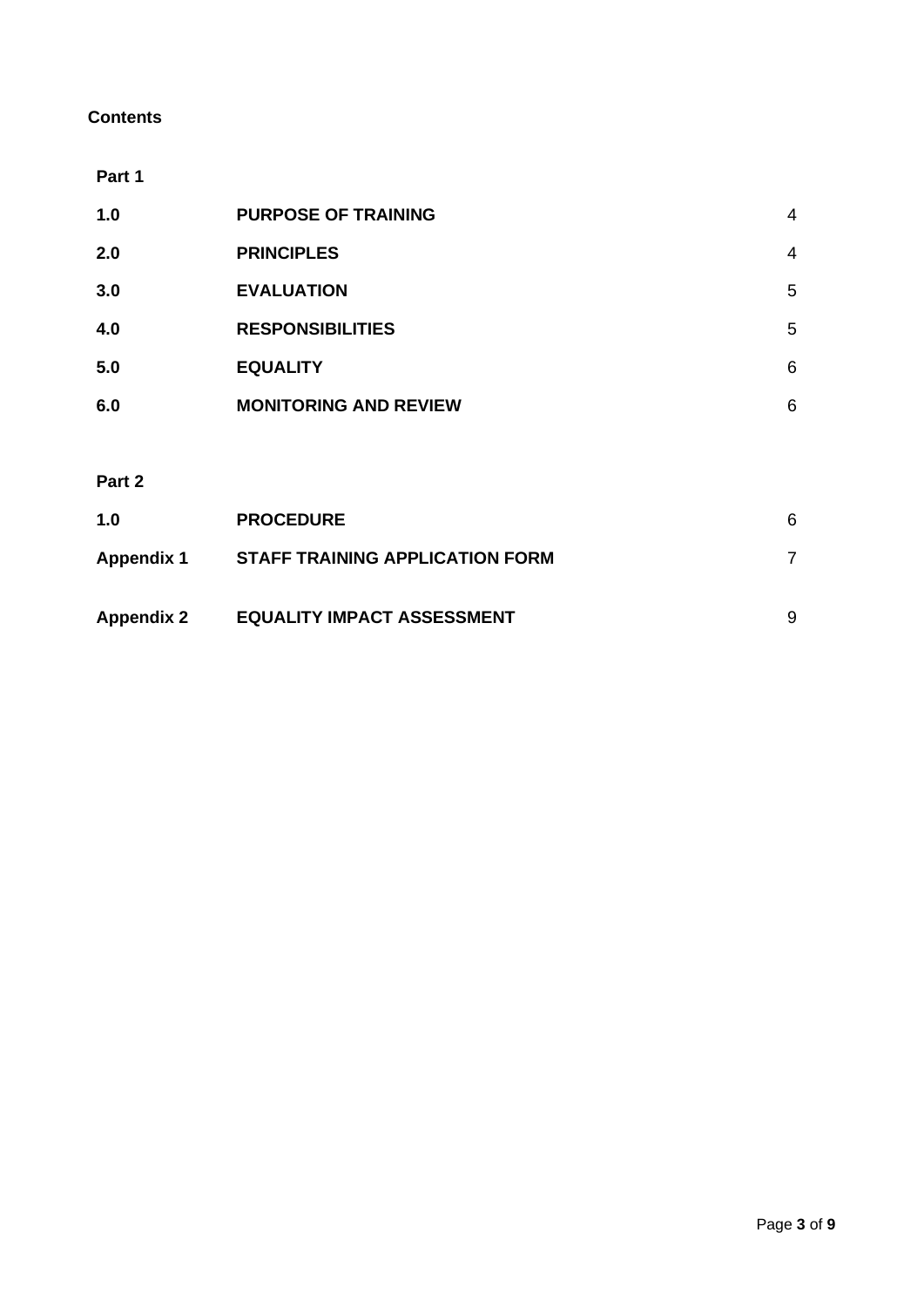#### **PART 1**

#### **HR POLICIES TRAINING AND DEVELOPMENT**

#### **1. PURPOSE OF TRAINING**

- 1.1 The purpose of the organisation Training and Development Policy is to ensure that the CCG is resourced, at all times, with people who have the appropriate competence and experience to enable the CCG to achieve its purpose and meet future needs.
- 1.2 The CCG encourages the training and development of all employees in the knowledge and skills required to competently perform in their role, particularly when they take up a new post.

#### **2. PRINCIPLES**

- 2.1 The organisation will ensure that a training needs analysis is undertaken in line with NHSLA Risk Management Standards to identify topics defined as risk management training, mandatory training and the frequency required by all staff groups. This will be monitored, updated and communicated regularly. An annual training report will be produced of all the topics identified.
- 2.2 Training and development needs may be identified and addressed at individual, group and organisational level.
- 2.3 Training activities may be used to facilitate change by broadening the outlook of individuals or by providing what is necessary to enable them to manage change.
- 2.4 Development may also be used to help individuals develop skills and gain qualifications which will contribute to the development of their work and equip them for their future career.
- 2.5 Training and development needs may be identified through structured discussion between individuals and groups and their managers, taking into account the needs of specific roles, other identified competencies and personal goals.
- 2.6 Training or development which is considered essential for the performance of a role, will be provided by the CCG.
- 2.7 Training and development provision may encompass a wide range of activities including classroom training, coaching, mentoring, shadowing, secondments, workbooks and workshops, self-study and Further Education.
- 2.8 All training and development activity will be evaluated to ensure that appropriate development activity has been undertaken. Evaluation information will be used to review and improve the quality of the development provision.
- 2.9 Evaluation will also be used to ensure staff are benefiting from these activities to improve their overall effectiveness at work, and to ensure that the financial commitment made by the CCG to develop its staff is well invested.

#### **3. EVALUATION**

3.1 Evaluation of the effectiveness of the training intervention will be undertaken by Line Managers.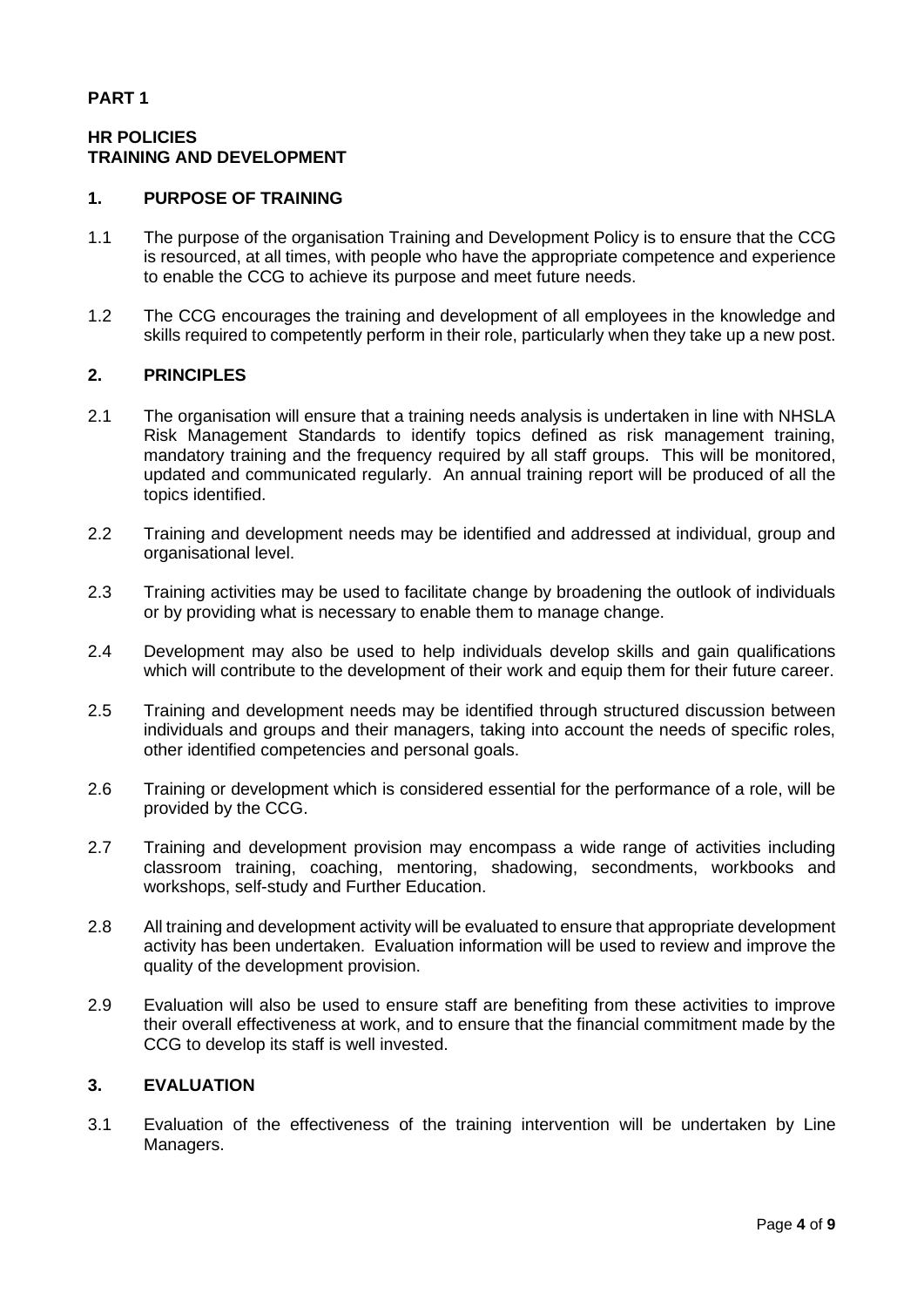#### **4. RESPONSIBILITIES**

4.1 It is the responsibility of managers and individuals that training, and development activities are completed appropriately within agreed timescales, are evaluated and recorded.

#### 4.2 **Individual**

Each member of staff has a personal responsibility to participate actively in training to enable them to carry out their work effectively and efficiently. This involves:

- looking for and identifying their own training needs and discussing the development and implementation of an agreed development plan
- participating in development activities
- monitoring and evaluation of the plan and development activities
- spending time on their own self development.

#### 4.3 **Line Managers**

Line managers have a key role in the training and development of their staff. They should ensure that their staff are trained to carry out their present job effectively and receive training to develop them for future opportunities. This involves:

- conducting appraisals to identify the training, development and support needs of their staff
- ensuring plans are developed to help meet these needs
- providing on the job training where possible
- providing opportunities for personal development, for example by exploring new areas of work when appropriate
- reviewing, monitoring and evaluating development activities and their effectiveness
- identifying opportunities to practise new skills and demonstrate knowledge
- reporting training and development activity to the Training Team.

#### **5. EQUALITY**

5.1 In applying this policy, the CCG will have due regard for the need to eliminate unlawful discrimination**,** promote equality of opportunity**,** and provide for good relations between people of diverse groups, in particular on the grounds of the following characteristics protected by the Equality Act (2010); age, disability, gender, gender reassignment, marriage and civil partnership, pregnancy and maternity, race, religion or belief, and sexual orientation, in addition to offending background, trade union membership, or any other personal characteristic.

#### **6. MONITORING & REVIEW**

- 6.1 All training and development will be monitored, recorded and evaluated in accordance with local CCG and NHSLA requirements.
- 6.2 The policy and procedure will be reviewed triennially by the HR team in conjunction with operational managers at the CCG and Trade Union representatives. Where review is necessary due to legislative change, this will happen immediately.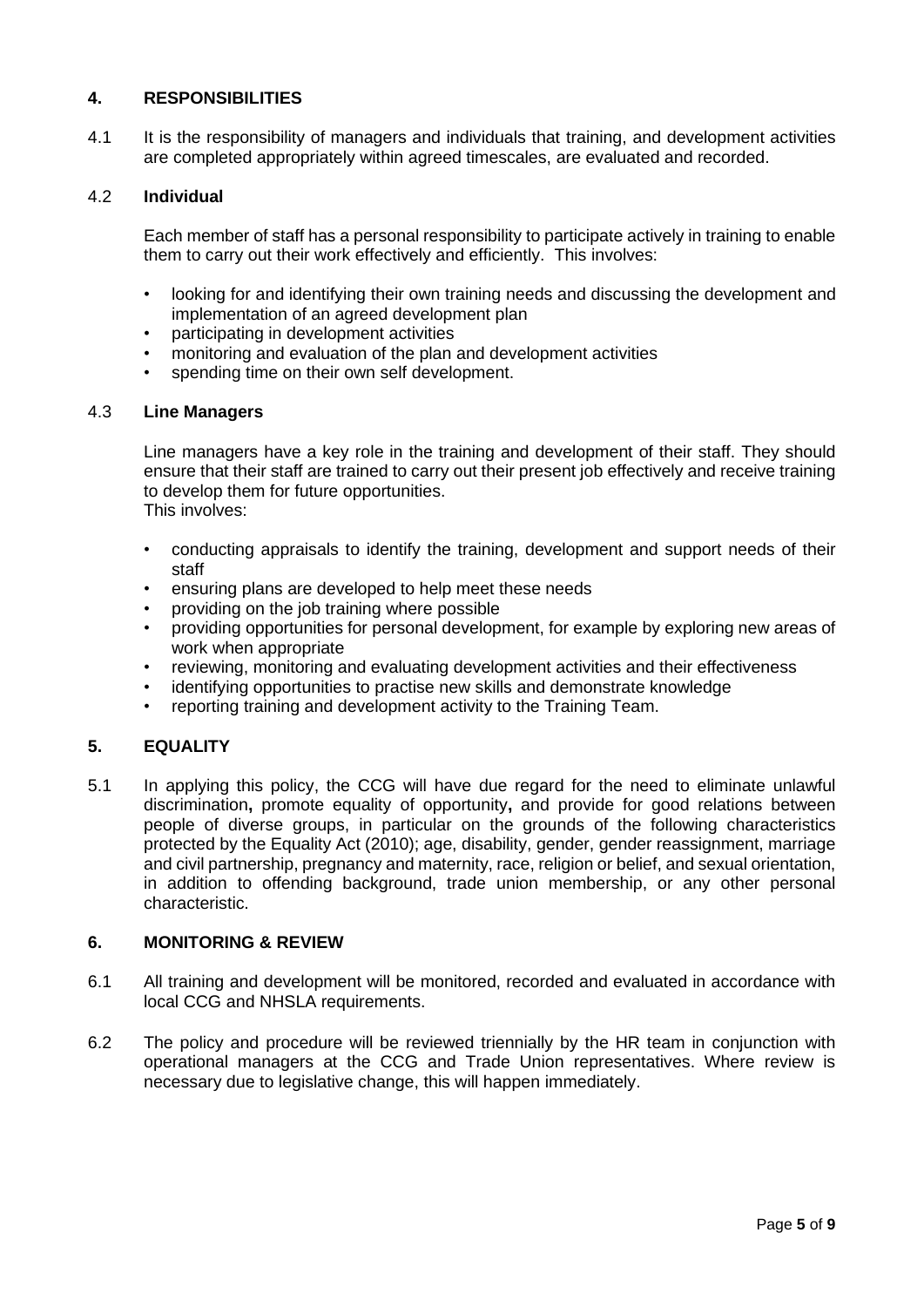### **PART 2**

#### **1. PROCEDURE**

- 1.1 Training requirements should be identified by staff and managers on an ongoing basis. This is an essential part of the Ongoing Review and Objectives process (see separate policy) and should be in line with the requirements of the job.
- 1.2 When training requirements are identified as a result of a group, directorate or organisational need, approval of development activity should be authorised by the appropriate management team, on an ongoing basis.
- 1.3 It may be appropriate to consult with training contacts to agree funding and resources which may be provided locally.
- 1.4 All training and development initiatives should be evaluated appropriately by the individual and manager as part of ongoing performance management and Appraisal processes.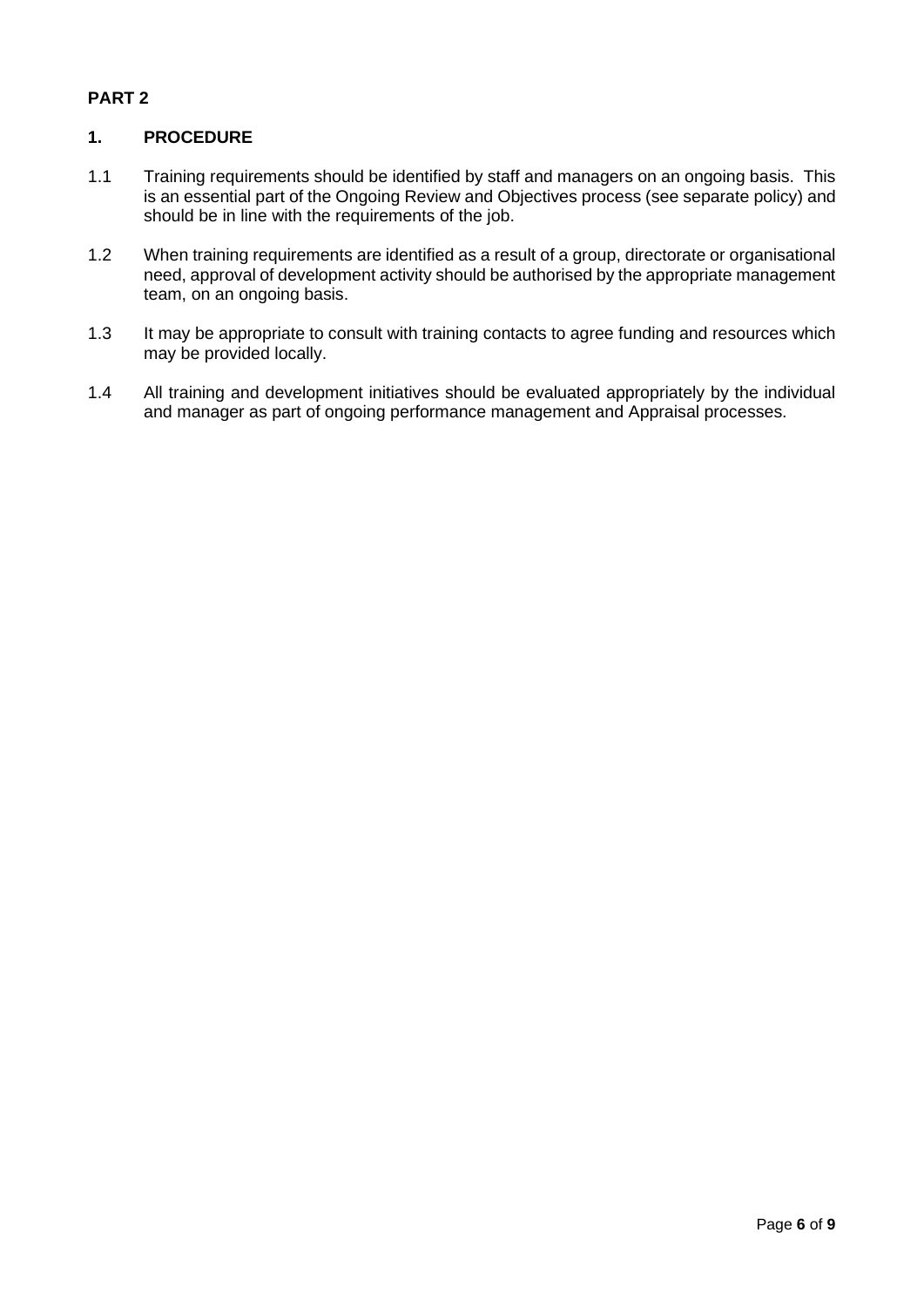# **APPENDIX 1**

# **Staff Training Application Form**

| <b>Name</b>         | Employee<br>Number |  |
|---------------------|--------------------|--|
| <b>Team</b>         |                    |  |
| <b>Work Base</b>    |                    |  |
| <b>Address</b>      |                    |  |
| Telephone<br>Number | E-Mail             |  |
|                     |                    |  |

# **Details of Learning / Development Activity**

| <b>Title of Activity</b>                                                                                                                                                                                                     | <b>Dates of Activity</b>                               |
|------------------------------------------------------------------------------------------------------------------------------------------------------------------------------------------------------------------------------|--------------------------------------------------------|
| <b>Venue</b>                                                                                                                                                                                                                 | <b>Total Days (or</b><br>hours) away from<br>workplace |
| <b>How was this</b><br>learning /<br>development<br>need identified?<br>(e.g. via appraisal /<br>development<br>review)                                                                                                      |                                                        |
| <b>Describe how</b><br>you will use your<br>new skills /<br>knowledge and<br>how will it benefit<br>/ improve the<br>service? (to<br>support your<br>application please<br>also list your<br>objectives for the<br>activity) |                                                        |
| <b>Signed</b>                                                                                                                                                                                                                | <b>Date</b>                                            |

| <b>Approvals</b>                        |                                    |  |
|-----------------------------------------|------------------------------------|--|
| <b>Line Manager</b><br><b>Signature</b> | <b>Date</b>                        |  |
| <b>Name</b>                             | <b>Supported ? (Yes</b><br>$/$ No) |  |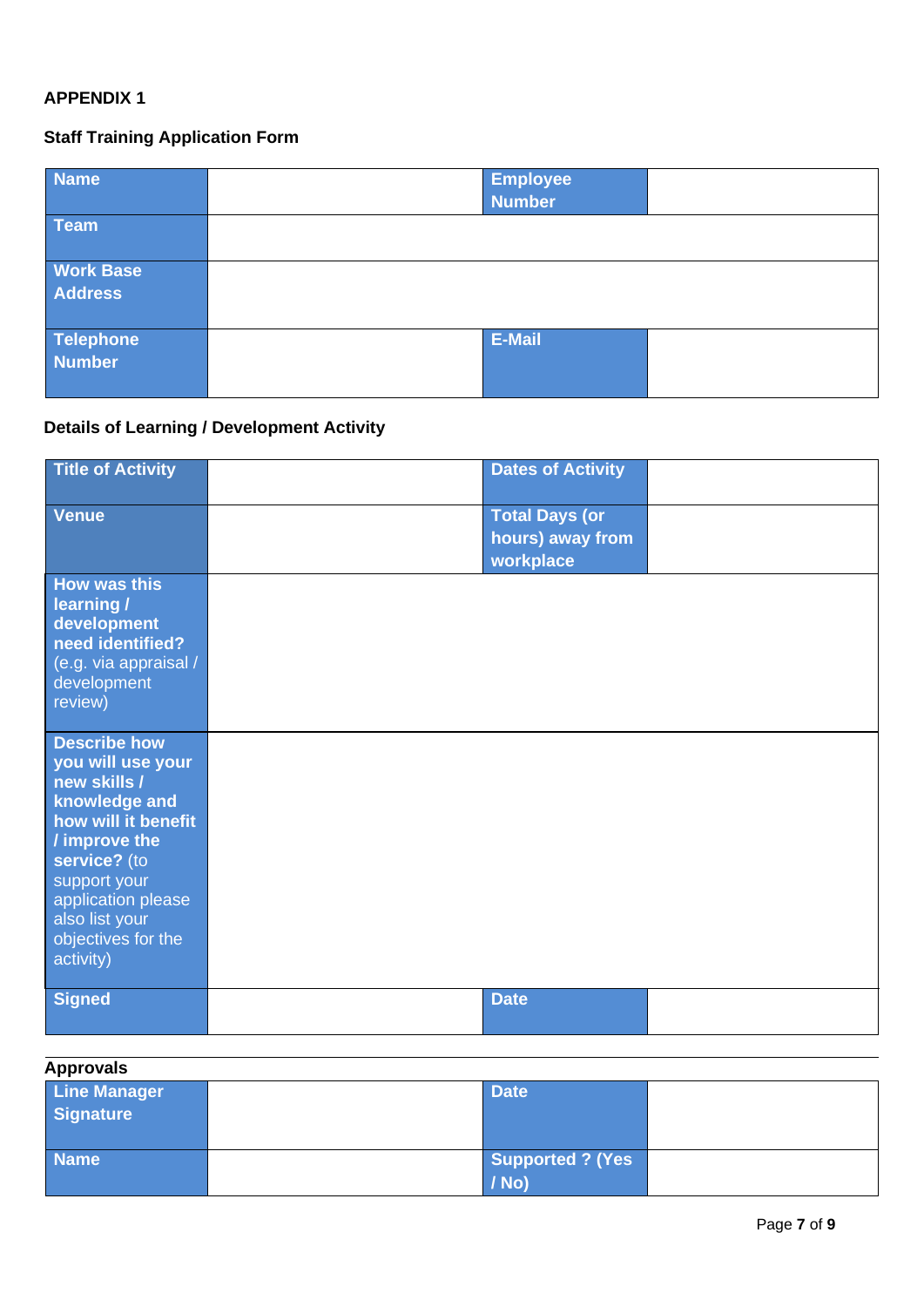| Rationale                     |  |
|-------------------------------|--|
|                               |  |
|                               |  |
| Mandatory                     |  |
| Training is up to<br>date Y/N |  |
|                               |  |

#### **Office Use**

| <b>Actioned</b> | Date |  |
|-----------------|------|--|
|                 |      |  |